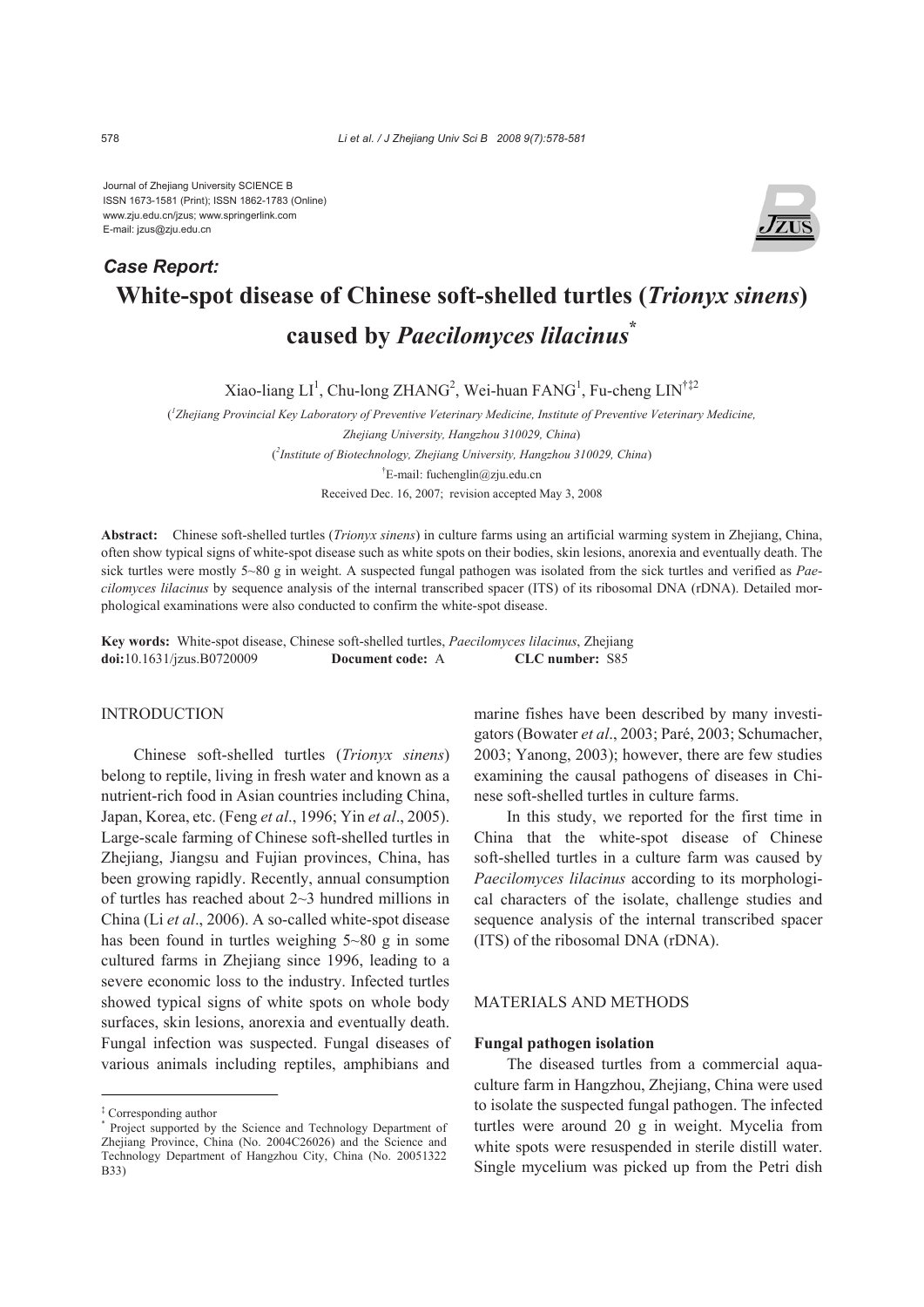under microscope and inoculated onto the Czapek agar (CA) (NaNO<sub>3</sub> 3.0 g, K<sub>2</sub>HPO<sub>4</sub> 1.0 g, KCl 0.5 g, MgSO4·7H2O 0.5 g, FeSO4·7H2O 0.01 g, sucrose 30 g, agar 15 g, distilled water 1 L) containing 2 mg of ampicillin and streptomycin to prevent bacterial growth for subsequent incubation at  $(24\pm 1)$  °C. Subcultures were transferred to new CA plates and incubated for 7 d for colony morphology examination. Purified isolates were stored at the Fungal Laboratory, Zhejiang University, China.

#### **Identification of fungi**

Microscopic observations were based on preparations mounted in lactic acid. Genomic DNA was extracted from fresh mycelia with a commercial kit (DNeasy Plant Mini Kits, Qiagen, Germany). A fragment of the rDNA containing the ITS regions 1 and 2 and the 5.8S ribosomal RNA (rRNA) gene was amplified by polymerase chain reaction (PCR) using the primer combinations ITS4 and ITS5 (White *et al*., 1990) in an automated thermocycler (Minicycler PTC-150, MJ Research, USA). The PCR products were used directly after purification (QIAquick PCR Purification Kit, Qiagen) for DNA sequencing on an Applied Biosystems 3730 DNA Analyzer (PE Applied Biosystems, Foster City, California, USA). BLAST (basic local alignment search tool) was used to perform similarity search of the sequence from the isolate obtained in this study with those from GenBank.

#### **Challenge experiments**

Conidia were harvested from the 7-day-old culture by washing with sterilized water. The suspension was adjusted to  $5 \times 10^6$  conidia/ml based on counts under light microscope using a Neubauer haemocytometer, and used for challenge experiments. Forty clinically healthy turtles [weight  $(25±5)$  g] from a culture farm were immersed in water containing 10×10<sup>−</sup><sup>6</sup> KMnO4 for 15 min, and then randomly divided into four groups. Ten turtles each in Groups I and II were artificially incised on their back like "×" in 2-cm length. Turtles in Groups III and IV (10 each) were used for challenge experiment without incision. Turtles of each group were kept in a separate plastic container containing 4.5 L of sterilized water (pH 5.5) and fed with sterilized commercial diets. The experimental space and containers were exposed to ultraviolet radiation for 24 h before use. The water

temperature for challenge experiments was controlled at  $(22\pm 1)$  °C. The conidia suspension (500 ml) was poured into the containers for turtles of Groups II and IV, while sterilized distill water in the same volume was used for turtles of Groups I and III as controls. Lesions on the body surface were observed daily until Day 21. Fungal cells recovered from the artificially infected turtles in the first challenge experiment were also tested in the second challenge study. All procedures were approved by the Institutional Animal Care and Use Committee of Zhejiang University.

## RESULTS

#### **Isolation and identification**

The same fungal pathogen was isolated from the diseased turtles. Growth of the fungal isolate on CA (Fig.1a) and MEA (malt extract agar) produced purplish colonies without yellow pigment after 7-day incubation at (24±1) °C under ambient daylight. Complex fruiting heads with verticillate conidiophores and divergent phialides on the culture of CA (Figs.1b and 1c) and MEA were observed. Smooth-walled and elliptical conidia were seen in long chains and measured approximately  $2.5 \mu m \times 3.0$ µm. The isolate was identified as *P. lilacinus* according to these microscopic characteristics and the lilac pigment, and verified by the 100% identity of the ITS sequence (GenBank accession No. DQ452735) of its rDNA to the sequence data from GenBank of the nearest neighbor *P*. *lilacinus* strains UWFP 674 (AY213667), UWFP 699 (AY213666), ATCC 10114 (AY213665) and NKCM1001 (AB24 4777).

## **Challenge experiments**

Fig.2 shows the differences of skin lesions of naturally infected, clinically healthy and artificially infected turtles. All turtles challenged with the *P*. *lilacinus* isolate in this study (Group II) exhibited the white mold on the incisions 21 d post-infection (Fig.2c). However, only two turtles in Group IV (not incised but challenged) were infected during the experiment period. There was no infection on the turtles in control Groups I (incised but not challenged) and III (neither incised nor challenged). In the second challenge experiment, the turtles inoculated with the isolate from the first challenge showed similar results.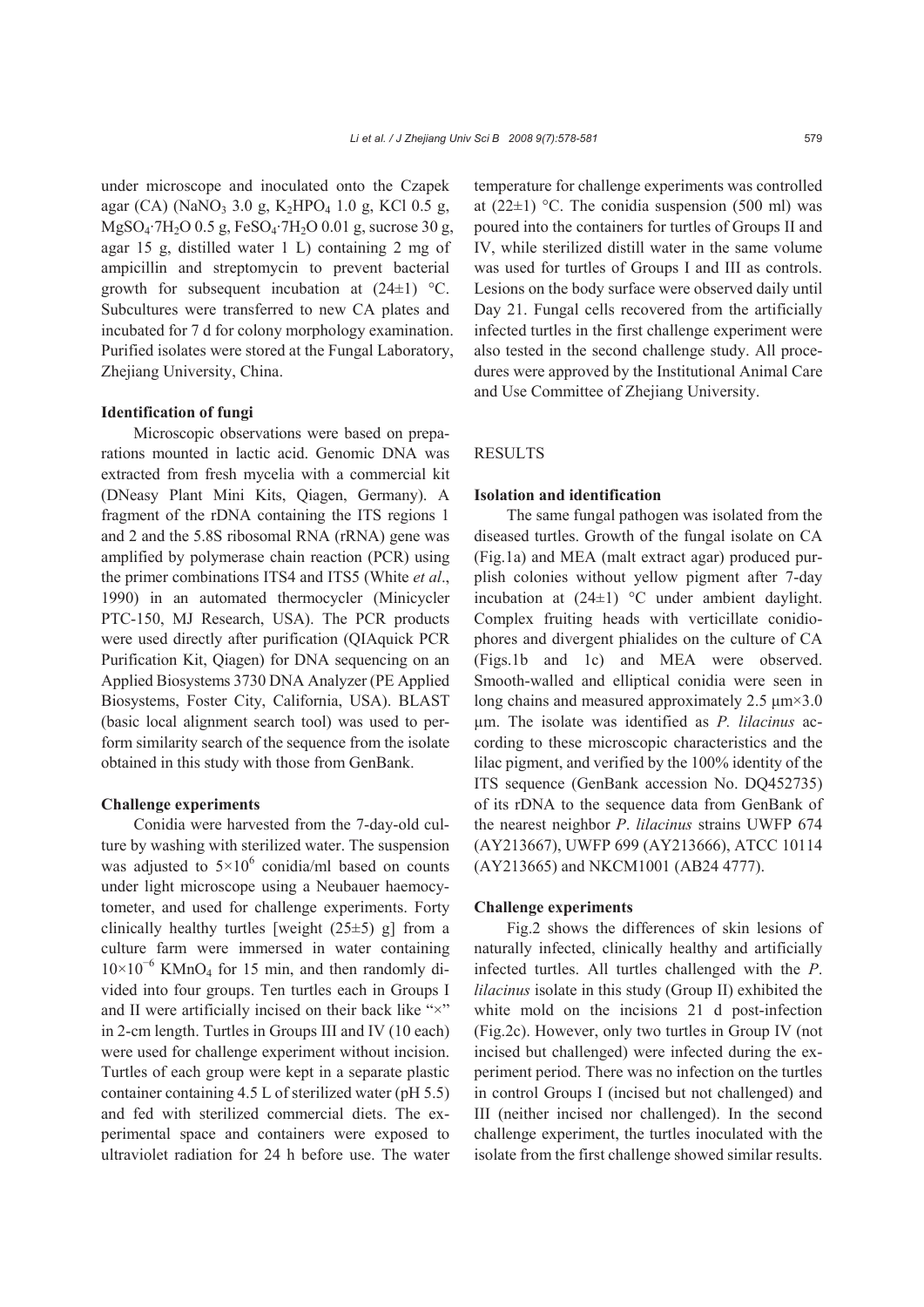

**Fig.1 Macroscopic and microscopic features of the** *Paecilomyces lilacinus* **isolate from a diseased turtle after 7 d of incubation at 25 °C on Czapek agar (CA). (a) Visual colony morphology; (b) Colony morphology viewed under stereo microscope; (c) Conidiophore from the culture; (d) Conidia from the culture** 



**Fig.2 Visualization of the turtle shell infections by** *Paecilomyces lilacinus***. (a) Naturally infected turtle; (b) Healthy turtle; (c) Artificially infected turtle with surgical cross incisions on the back (shown in arrow); (d) Turtle with surgical incisions but without artificial challenge as control (shown as absence of the cross lines in the middle of the shell)**

# DISCUSSION

*Paecilomyces* is a ubiquitous saprophytic mold. The two major pathogenic species are *P*. *lilacinus* and *P*. *variotii* with the former causing most reported infections. Cutaneous infection with *P*. *lilacinus* is rare in reptiles, but could occur in immunocompromised human hosts (Orós *et al*., 1996; Saberhagen *et al*., 1997; Hall *et al*., 2004). We found that *P*. *lilacinus* was the main cause of the white-spot disease in turtles. So far, there has been no report of *P*. *lilacinus* infection in Chinese soft-shelled turtles.

The disease often occurs in turtles weighing 5~80 g in culture farms with high population density particularly under fluctuating temperature conditions. It is likely that the turtle's immune functions were compromised due to temperature fluctuations and high density. In practice, it is difficult for the farmers

to keep the water temperature constant via artificial heating systems. The farmers are also not willing to reduce the density of turtle populations for their pursuit of economic benefits.

Challenge experiments indicated that the number of infected turtles with surgical excisions was significantly higher than that of the noninfected ones. The infection style of this fungal pathogen in the turtles was similar to that in patients with soft tissue infection at prepatellar bursitis due to puncture wounds in the skin (Westenfeld *et al*., 1996). Biting among the populated turtles is apparently a predisposing factor to the fungal infection.

In summary, *P*. *lilacinus* is the primary cause of the white-spot disease in Chinese soft-shelled turtles at their early age. Wounds on the body surface predispose the young turtles to this opportunistic pathogen.